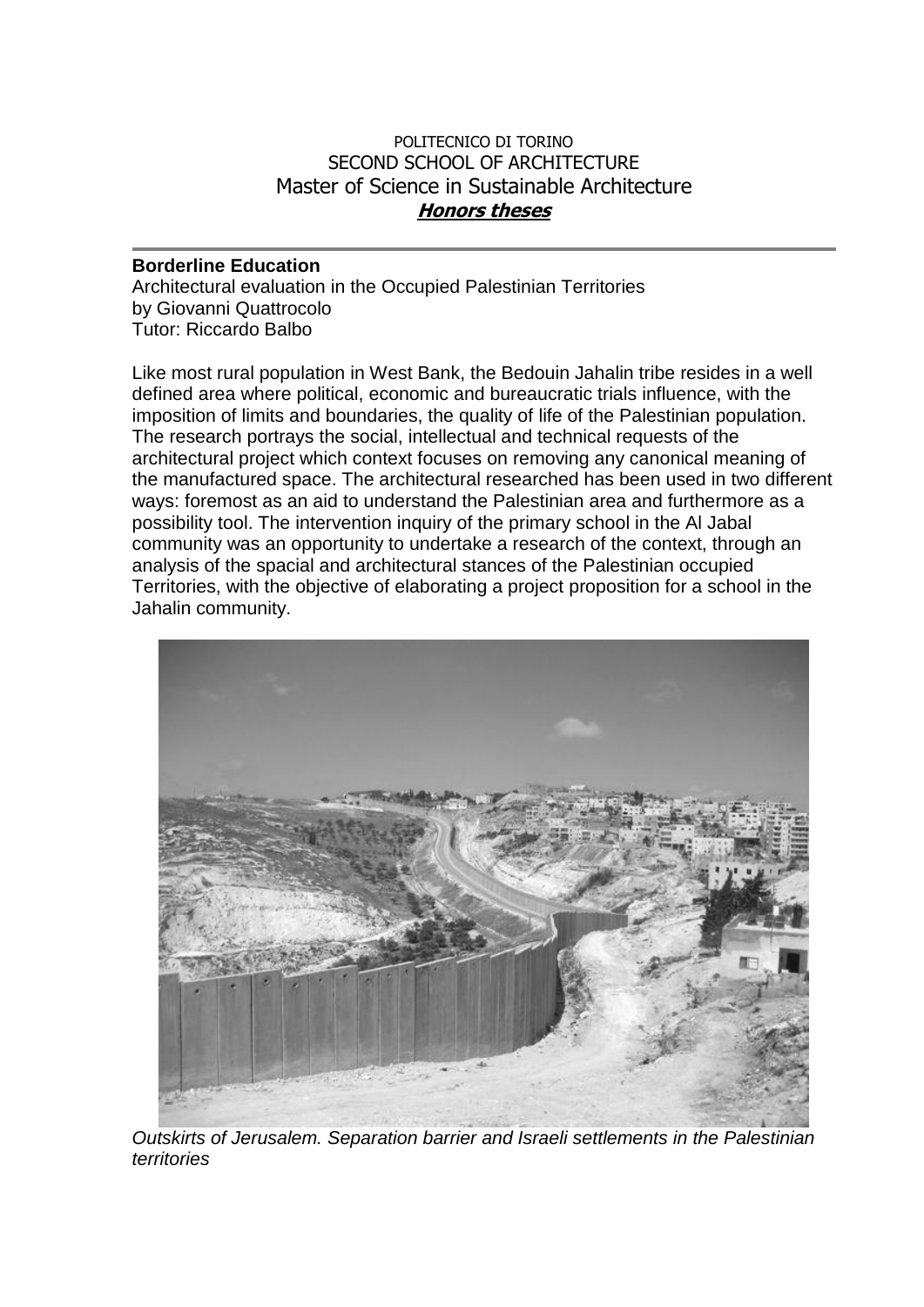The Israeli state, proclaimed in 1948 following the fall of the British mandate, has implemented policies in order to control and dominate the Palestinian people, with the intent of preventing any construction on the disputed territories of Palestine. The wars are violent and endless, there's constant agreements, riots and truces. Over the last twenty years, through the transformation of the region, the conflict has undertaken new forms of domination: the occupation, destruction, denial, separation, have become the main instrument of war. The occurrences are lengthy and consequential, the traces are constant and destructive. The spaziocidio has introduced a principle according to which a territory, in order to be governed, need to constantly be renovated.



*Evolution mapping of conflict*

Uncertainties, energies, resources and designing are the four parts to this thesis. In the first chapter, *Incertezze*, the architectonic structures have been analyzed with the support of the Israeli in the Palestinian territory, which have emphasized a certainly negative definition of boundary through the structural language. In the second chapter, *Energie*, the natural and human habitat that characterize the eastern suburb of Jerusalem appear, seeking the resources for ecological and sustainable development, implied as the beginning of the environment's value. The third chapter, *Risorse*, searches materials, aimed to facilitate the construction through the local economical and technical disposal which could be a potential implementation of the *Project*.